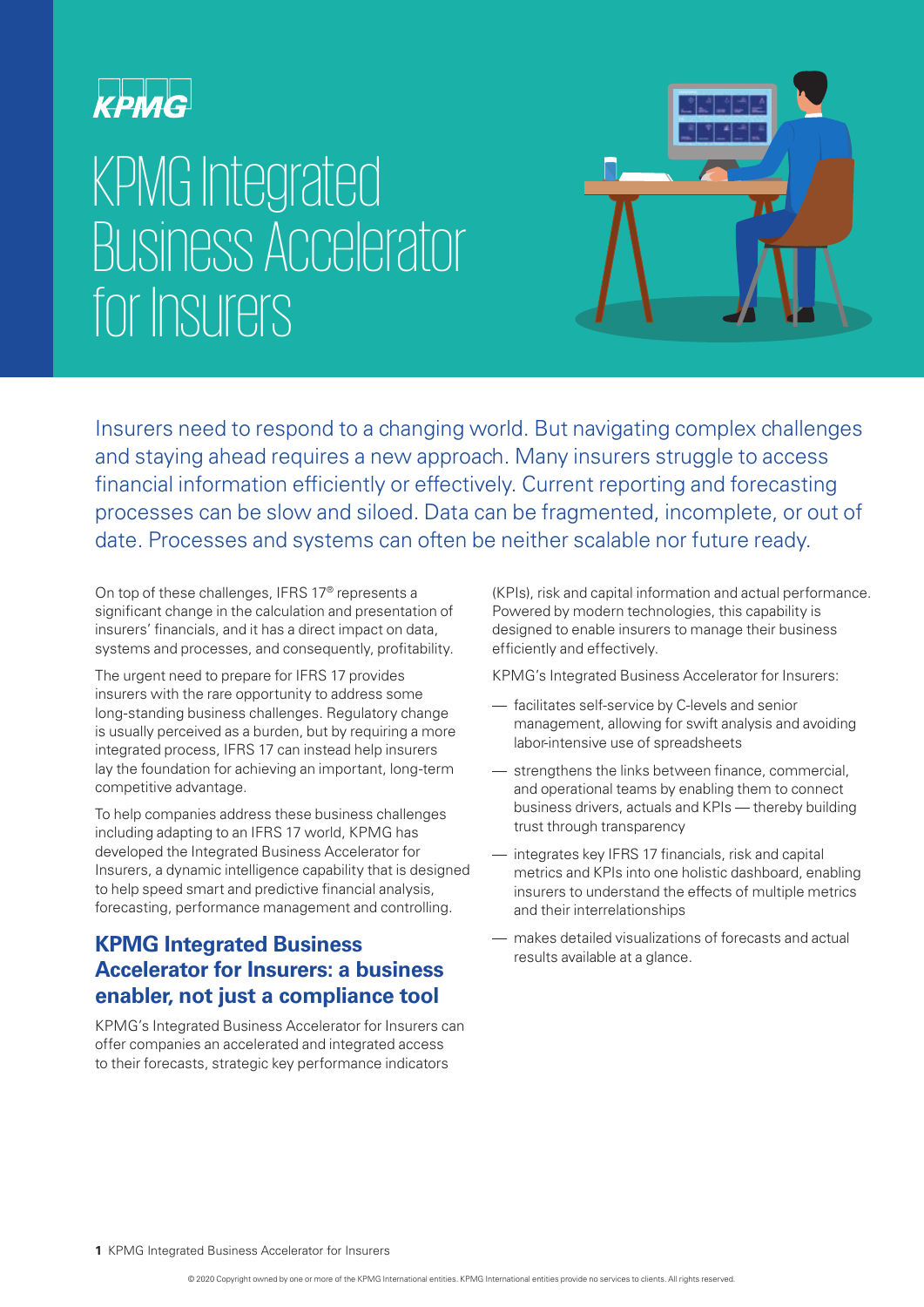## **KPMG Integrated Business Accelerator for Insurers: Key financials at your finger tips**

## **Watch all KPIs structured in one compact dashboard**

- All **actuals** at a glance
- KPIs are broken down to **drivers** to allow for rootcause analyses
- **Mobile access**





## **Use forecast functionality to estimate year-end results**

- **Forecast** of actuals till year-end on a bestestimate basis
- **Compare** forecast to budget
- Take **countermeasures** on time



## **Play with the assumptions in real time using AI proxies**

- **What-if-analyses** for main KPIs
- Automated **calibration** process
- Comprehensive **validations**



Source: KPMG Integrated Business Accelerator for Insurers, KPMG International 2020.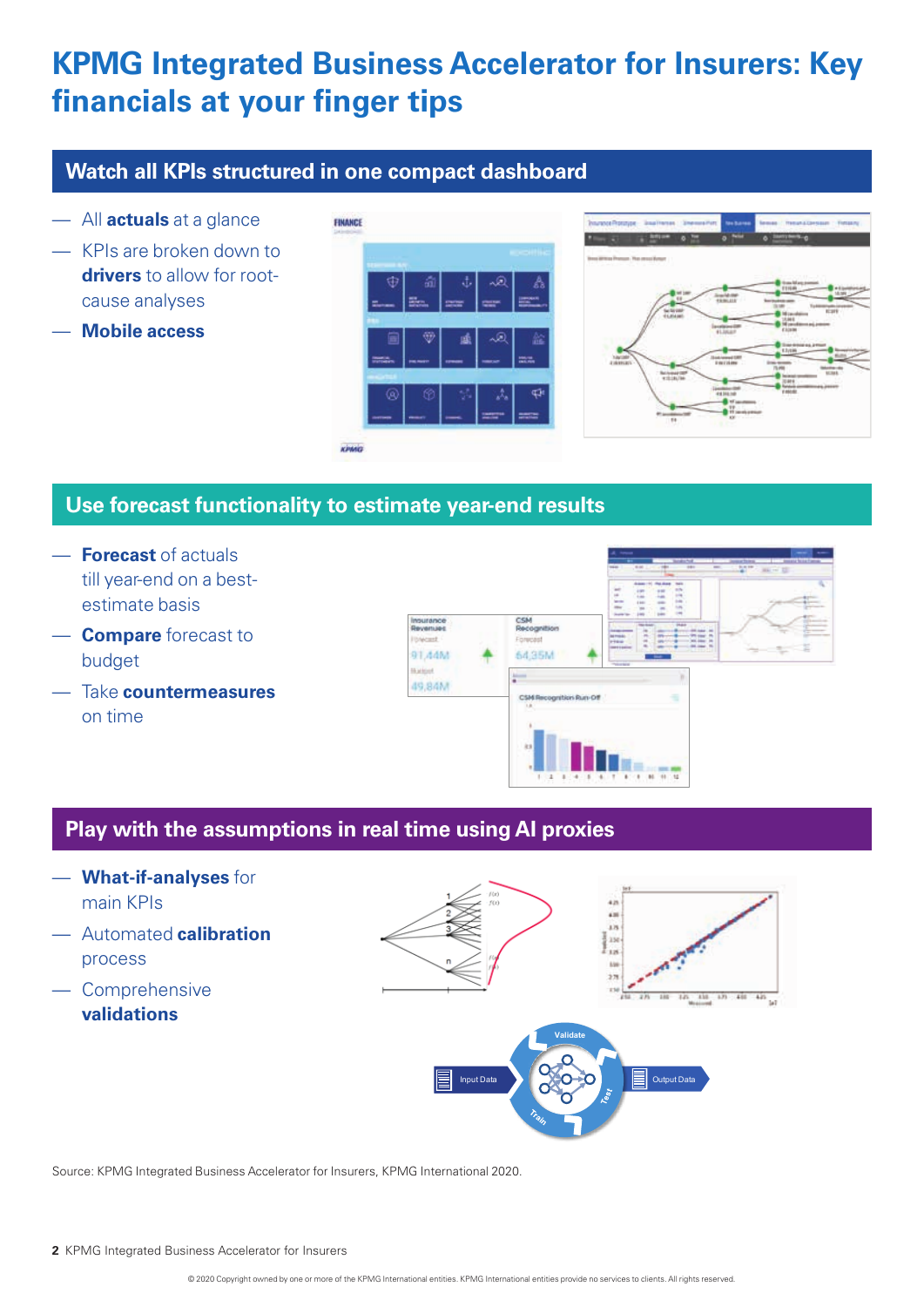## **How it works**

Three important capabilities work together to empower a more holistic approach to performance management and forecasting.

1. The KPMG Integrated Business Accelerator for Insurers is delivered through a technology agnostic dashboard, powered by company data and specifications, bringing together KPIs, current performance and potential future scenarios in a unified 'big-picture' view across multiple metrics.

The dashboard provides visualizations of KPIs across multiple reporting bases, showing their interrelationships and enabling business-wide drill down and root-cause analysis. As a result, users can understand what's influencing current performance across multiple financial and non-financial metrics, including IFRS 17.

2. Its integrated forecasting functionality, based on value driver trees, updates plan values while taking current actuals into account, projecting the insurer's KPIs over the remaining periods till year-end.

The value driver trees support users in understanding the dependencies of different profit sources. A structured approach to assembling and analyzing the data builds trust through transparency as users can see the interrelationships between multiple components and metrics.

3. It enables timely and cost-effective what-if analysis, which allows users to investigate how results, KPIs, and capital respond in various circumstances. Users can, for example, analyze complex, non-linear risk and capital calculations at pace by means of AI-powered proxy modelling, aligned with the insurer's risk and capital models.

Based on these projections, users can assess quickly and efficiently whether the business remains within plan as well as the origin of any deviations, enabling real-time business steering.

Taken together, the capabilities of the KPMG Integrated Business Accelerator for Insurers provides a 360-degree view of the business across multiple metrics, showing the impact of different scenarios and enabling highly informed decision making. It all adds up to enhanced performance across the enterprise.

### **Why KPMG?**

It's time to drive value and growth across the board. KPMG firms are positioned to lead this change, with deep sector knowledge, and models and templates that are easily integrated and quick to deploy. Our reference models, already populated for an IFRS 17 world, help custom fit solutions to meet your information needs.

#### **Global reach**

KPMG's Integrated Business Accelerator for Insurers is available for deployment by KPMG member firms around the world. It is the result of significant investment by KPMG to develop an intelligent approach to performance management and forecasting custom-fitted to the challenges currently facing many insurers.

## **About KPMG**

At KPMG, we have a top down and business-focused approach to IFRS 17 implementation to help you accelerate progress towards your goals confidently and securely. This approach is tailored to help answer the questions that are important to clients, while building on the knowledge of KPMG professionals who:

- Have a hypothesis-driven approach, starting top down rather than bottom up with a gap analysis. This can enable design decisions to be taken earlier, reducing demands on resources.
- Bring deep market insights from advising leading insurers on IFRS 17 and IFRS 9 and bring the experience from this work to help accelerate thinking in complex aspects of new requirements.
- Understand that one size does not fit all, enabling clear communication of the issues that matter to you.
- Leverage proprietary tools and accelerators for your impact assessment, tailoring our approach to meet your needs and

aspirations, whether quick wins, cost savings, efficient financial and regulatory reporting as well as improved teamwork and other benefits.

— Experienced teams bring you insights actively promoting knowledge transfer to your people from the outset, so that you have a sound base of expertise to deliver new ways of working.

**To learn more about how KPMG member firms can help unlock value from your IFRS 17 program, please do not hesitate to contact us.**